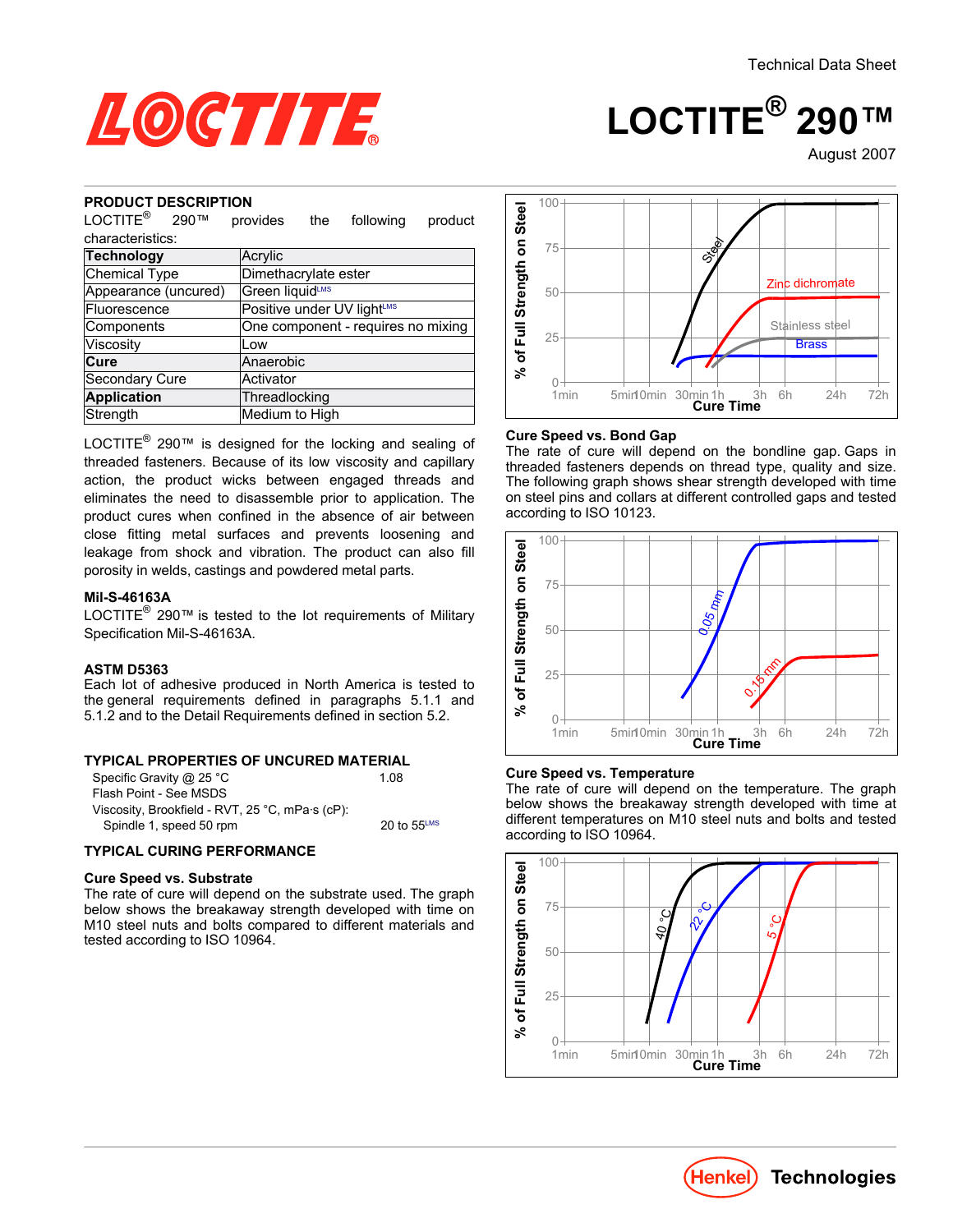#### **Cure Speed vs. Activator**

Where cure speed is unacceptably long, or large gaps are present, applying activator to the surface will improve cure speed. The graph below shows the breakaway strength developed with time on M10 zinc dichromate steel nuts and bolts using Activator 7471™ and 7649™ and tested according to ISO 10964.



# **TYPICAL PROPERTIES OF CURED MATERIAL**

| <b>Physical Properties:</b>                    |                     |
|------------------------------------------------|---------------------|
| Coefficient of Thermal Expansion,              | $80 \times 10^{-6}$ |
| ISO 11359-2. K <sup>-1</sup>                   |                     |
| Coefficient of Thermal Conductivity, ISO 8302, | 01                  |
| W/(m·K)                                        |                     |
| Specific Heat, kJ/(kg·K)                       | 03                  |
|                                                |                     |

#### **TYPICAL PERFORMANCE OF CURED MATERIAL Adhesive Properties**

| After 24 hours @ 22 °C<br>Breakaway Torque, ISO 10964:                                        |                       |                                           |
|-----------------------------------------------------------------------------------------------|-----------------------|-------------------------------------------|
| M <sub>10</sub> steel nuts and bolts                                                          | N⋅m<br>(lb.in.)       | 10<br>(90)                                |
| Prevail Torque, ISO 10964:                                                                    |                       |                                           |
| M <sub>10</sub> steel nuts and bolts                                                          | N·m 29<br>(lb.in.)    | (260)                                     |
| Breakloose Torque, ISO 10964, Pre-torqued to 5 N·m:<br>M <sub>10</sub> steel nuts and bolts   | N∙m<br>(lb.in.) (270) | 30                                        |
| Max. Prevail Torque, ISO 10964, Pre-torqued to 5 N·m:<br>M <sub>10</sub> steel nuts and bolts | N·m<br>(lb.in.) (350) | 40                                        |
| Compressive Shear Strength, ISO 10123:                                                        |                       |                                           |
| Steel pins and collars                                                                        | (psi)                 | $N/mm^2 \ge 5.4$ <sup>LMS</sup><br>(≥780) |

# **TYPICAL ENVIRONMENTAL RESISTANCE**

Cured for 1 week @ 22 °C

Breakloose Torque, ISO 10964, Pre-torqued to 5 N·m: M10 zinc phosphate steel nuts and bolts:

#### **Hot Strength** Tested at temperature



#### **Heat Aging**

Aged at temperature indicated and tested @ 22 °C



#### **Chemical/Solvent Resistance**

Aged under conditions indicated and tested @ 22 °C.

|                         |     | % of initial strength |      |       |       |
|-------------------------|-----|-----------------------|------|-------|-------|
| Environment             | °C  | 100h                  | 500h | 1000h | 5000h |
| Motor oil (MIL-L-46152) | 125 | 85                    | 85   | 50    | 50    |
| Leaded Petrol           | 22  | 90                    | 90   | 90    | 90    |
| Brake fluid             | 22  | 90                    | 90   | 85    | 85    |
| Water/glycol 50/50      | 87  | 90                    | 90   | 90    | 90    |
| Acetone                 | 22  | 85                    | 85   | 85    | 85    |
| Ethanol                 | 22  | 80                    | 80   | 80    | 80    |

#### **GENERAL INFORMATION**

**This product is not recommended for use in pure oxygen and/or oxygen rich systems and should not be selected as a sealant for chlorine or other strong oxidizing materials**

#### **For safe handling information on this product, consult the Material Safety Data Sheet (MSDS).**

Where aqueous washing systems are used to clean the surfaces before bonding, it is important to check for compatibility of the washing solution with the adhesive. In some cases these aqueous washes can affect the cure and performance of the adhesive.